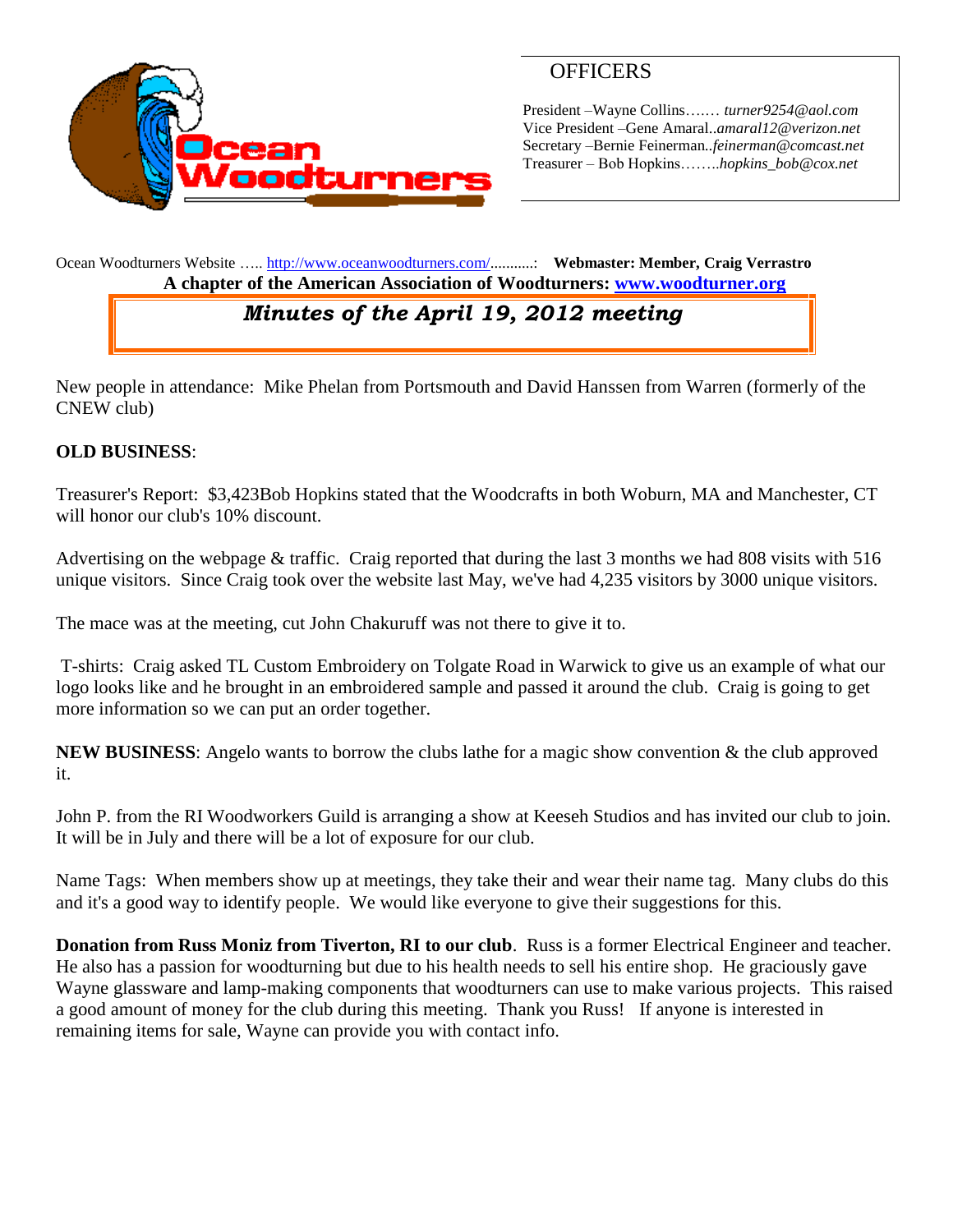

Some of the glassware Lamp kit Wayne with displaying some of the other glassware

Gail discussed the library and the books and DVD's available for rental.

She showed some hollowing-type DVD's that folks might be interested in (to go along with the night's demo).

**Show and Tell**

David Hanssen showed an assortment of hair sticks from a variety of woods, metals, and glass. '*I spin the ferrules from silver and copper tubes and my wife Betty makes the glass beads"*.



. From left to right: Paduuk stick, copper ferrule, and glass bead top; Wenge stick, copper ferrule, and holly top; Gabon ebony, sterling silver, and Gabon ebony; Wenge, Yellowheart, and sterling silver; Lignum Vitae, copper, and glass; Lignum Vitae, sterling silver, and Marblewood; and finally, Purple heart, sterling silver, and Spalted Maple.



Some turnings by Tom Powell

Tom Powell : *the red vase is turned from northern ash burl. It is a natural edge, stained several times with a waterbased stain. The exterior is sprayed with about 12 coats of high gloss lacquer. I sand between coats. I also experimented with small amounts of spray gold to give the vein affect and sprayed lacquer over that. I final sanded by hand up to 120000 micro grit paper. The inside of the vase I applied marine epoxy to water proof so it can be functional as well as a stand alone piece. This piece was extremely hard to hollow,*

*One of the bowls is the core of a larger piece I am currently working on, it is also black ash burl. I t is approx. 12 inches by three inches deep. I kept the hollowing to a minimum and I am planning on using it as a candy dish. I sanded it to 400 grit and finished it with Deft sanding sealer, two coats and while the second coat was wet I burnish it with wax and 0000 steel wool. Angelo showed me this technique, it is simple but gives a nice rich finish.*

*The other bowl is one of four I got from a core of beech wood. The large bowl in the set is about 22 inches, the second is about 15 inches, the one I showed is about 12 inches and the smallest is about 8 inches, All of the*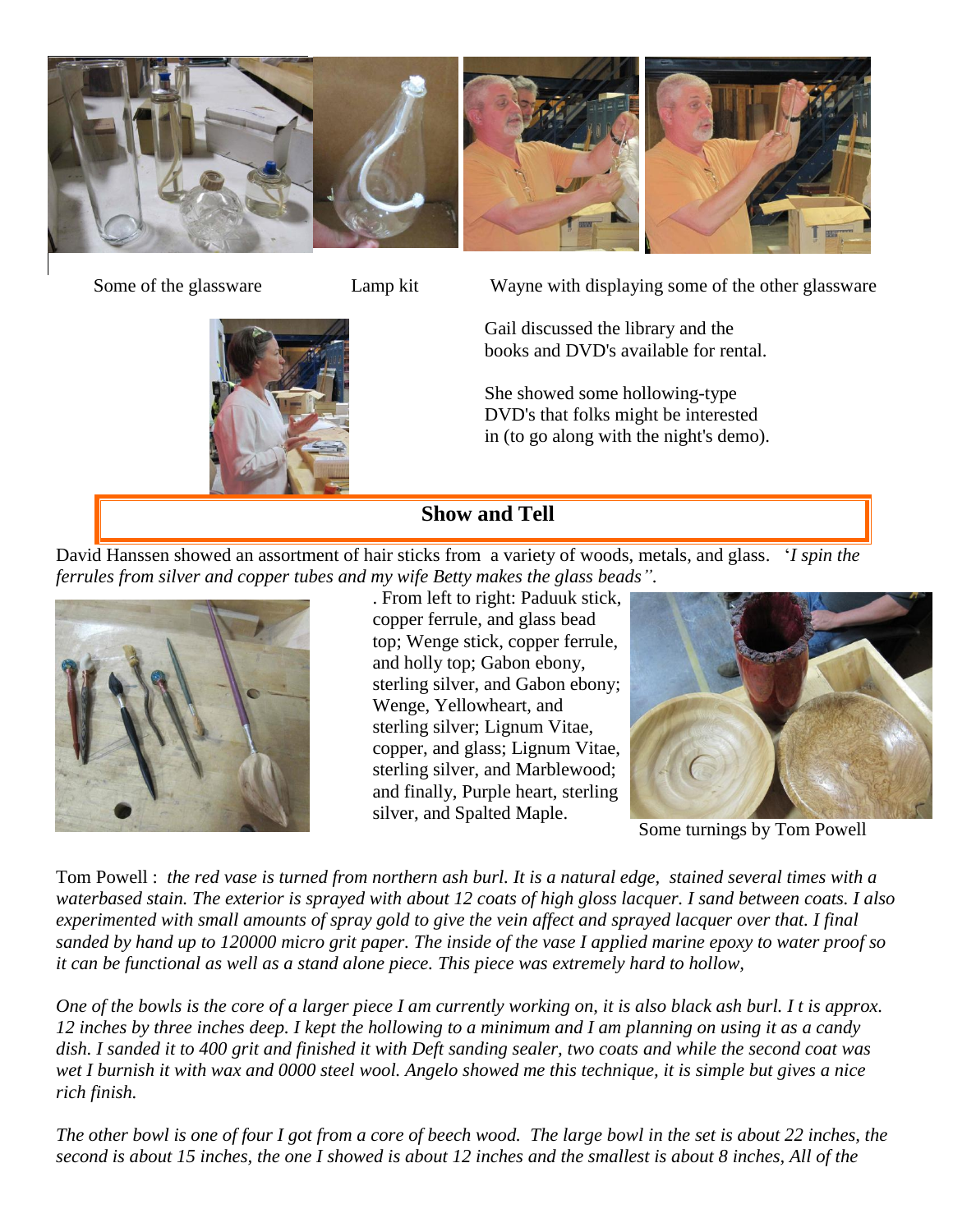*bowls have the same step/rib design. I finished them with salad bowl finish and buffed them with steel wool to give them a matte finish. This was my first experience coring and working with larger pieces of wood. I turned them at Angelo's because my lathe is too small for the pieces.*

Ed Keenan showed two segmented bowls and a segmented vase. The two bowls and vessel started out of pie shape pieces glued into a circle cut into rings on a 45 degree and stacked on top of each other then turned



Padauk, Holly Ebony - size 12inch - Wenge and Holly - no finish finish with salad bowl dressing





Yellow Heart - Wenge - Shedua finish w/clear satin poly hand rubbed

## **Demonstration**

Donna Parillo demonstrated the use of the Easy Rougher Tool, Hunter tool, Munro tool and New Edge tools scraper in the making of a Black Locust potpourri-type pot



When I put the block on at first it was out of round so I used the Easy Rougher tool. I had a choice to use a Roughing Gouge or the Easy Rougher tool. This tool is my preference to make between-centers work that is out-of-balance to round and balanced. I simply cut at the center line of the wood and push straight in gently. Then I take the next cut pushing in all the way down the turning and it's very easily and quickly in balance



This photo show my using the New Edge Tool scraper. I like it and don't find it catchy. The Hunter straight shaft tool: You need to rub-the-bevel on this or you will catch. It does a nice job if you don't know how to take a good finishing cut with a bowl gouge

I found a less expensive source for the Easy Rougher bits at Wood Tech http://www.woodtechtooling.com/ and look under Insert Tooling. You will find an insert there that is exactly like the one that is sold for this tool for less than 1/2 the price). : With the Easy Rougher tool you don't have to just cut pushing straight in, you can cut right-to-left or vise versa. But I prefer straight in.

I have the Mini version of the Munro tool. I have to thank Mickey Goodman for taking the time to show me how to use it! The bevel is on top with this tool, so you present it on it's bevel and then rotate it up to cut. It